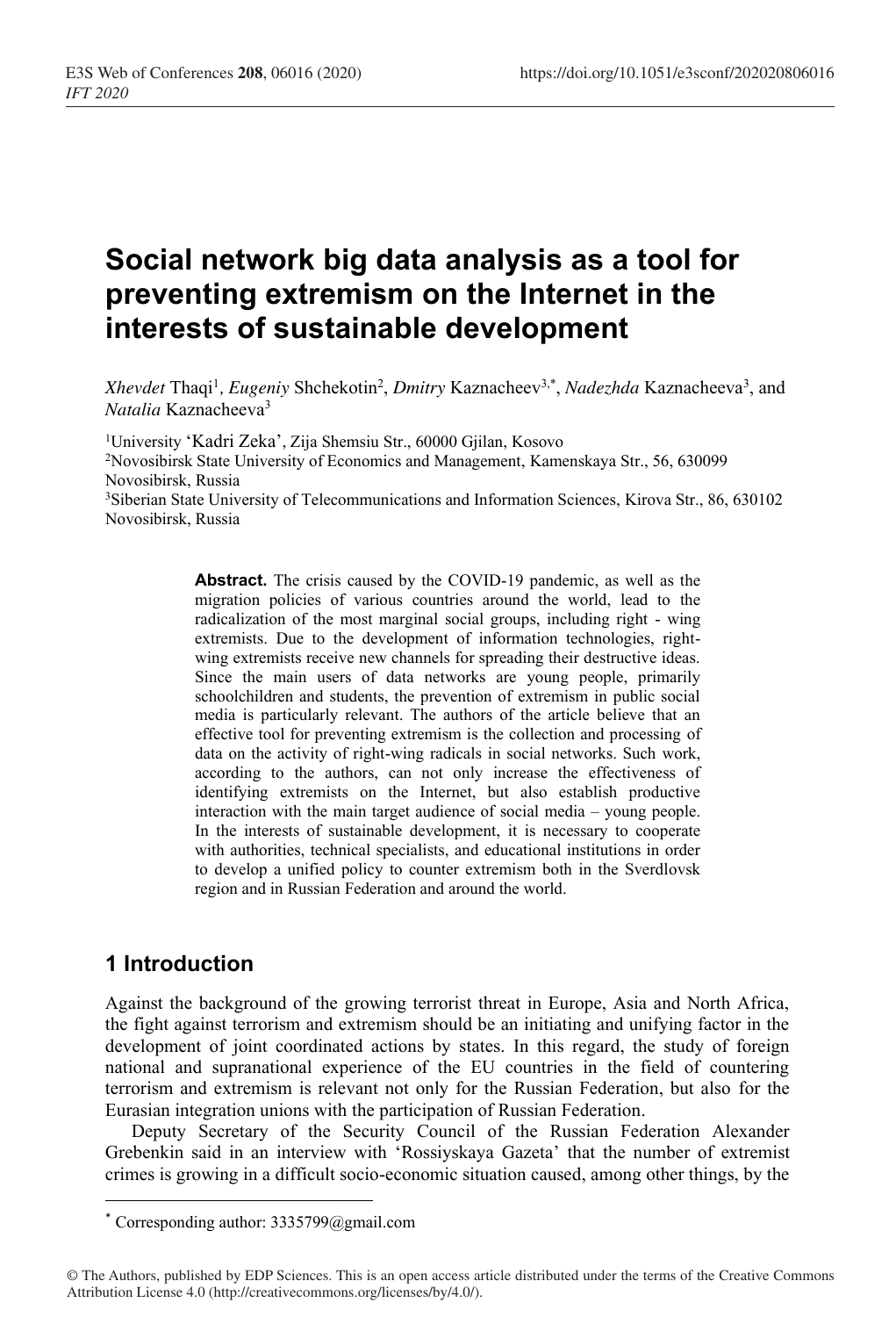coronavirus pandemic. According to Grebenkin, about half of these offenses are related to calls for extremism on the Internet [1].

According to the materials of the Portal of Legal Statistics of the Prosecutor General's office of the Russian Federation, the number of extremist crimes in the Sverdlovsk region from January to August 2020 increased by 733.3% compared to the same period last year [2].

Back in 2019, the head of Ekaterinburg, Alexander Vysokinsky, signed a decree on the creation of an interdepartmental Commission for the prevention of extremism in the city. As stated in the document published on the administration's website, the Commission makes decisions on the work of local governments to implement measures to prevent extremism, prepares recommendations on this issue, and analyzes the effectiveness of the measures taken.

The Commission includes several heads of departments of the Federal Security Service of the Sverdlovsk region, and a number of key city hall officials. Obviously, this indicates the relevance of the fight against extremism, including on the Internet, in the light of the prospects for sustainable development of the Sverdlovsk region and Ekaterinburg [3].

Actually, extremists use technology and cyberspace to create technology to propagate their thinking crimes. And they are continuously supported from various sources, primarily misusing modern technology for funding or Command and Control purposes.

Prevention of violent extremism in Russian Federation is an important and necessary requirement for the country. Today's asymmetric warfare requires newer tools and techniques to keep pace with the changing times. Big data processing is evolving as a very effective and well-established technique in counter-terrorism and is the way ahead for Russian law enforcement agencies to undertake 'predictive counter-terrorism' measures so as to prevent violent extremism.

Preventing extremism on the Internet requires a well-coordinated joint work of government and management bodies, information technology and big data specialists, and educational institutions.

| <b>Community</b>                        | Link                              | Number of members<br>(as of March 31,<br>2019) | Number of<br>posts | Average<br>number of<br>posts per<br>day |
|-----------------------------------------|-----------------------------------|------------------------------------------------|--------------------|------------------------------------------|
| Blood of the<br>North (Krov'<br>Severa) | https://vk.com/public<br>41324303 | 32127                                          | 409                | 4.5                                      |
| Hatchet<br>(Tesak)                      | https://vk.com/public<br>15711409 | 32500                                          | 433                | 9.2                                      |
| Praise Rus'<br>(Slava Rusi)             | https://vk.com/slavaru<br>sam     | 13635                                          | 250                | 35.7                                     |
| The Right<br>(Pravyie)                  | https://vk.com/rus.pra<br>V       | 141557                                         | 150                | 1.7                                      |

**Table 1.** Some of right-wing extremist communities in the VK social network

The analysis of the impact of information distributed in social networks on people's social behavior and the state of society as a whole on the basis of technologies for working with 'big data' is of particular importance. The laboratory of big data science and social problems at Tomsk State University has been developing methods for collecting data on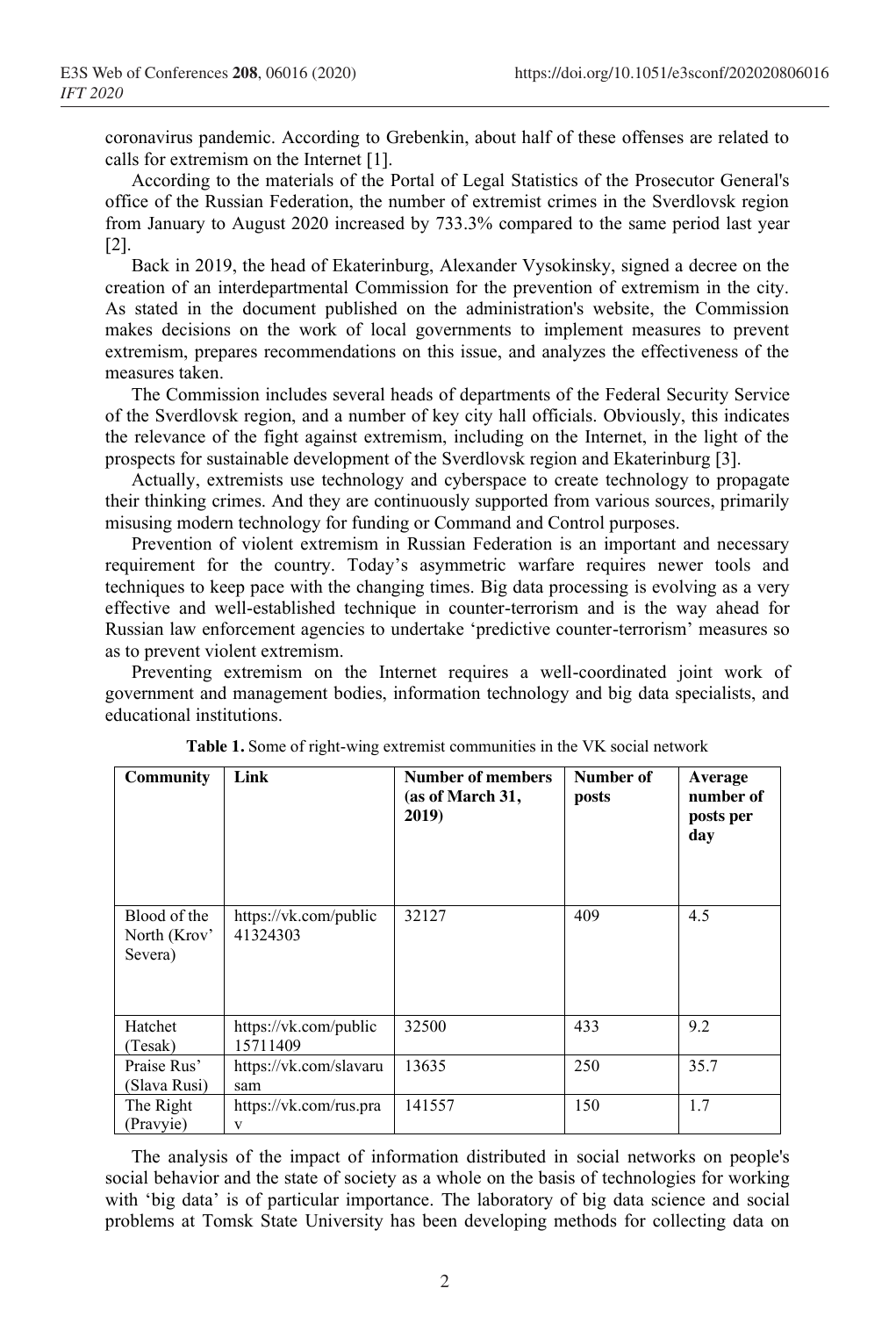extremist communities in social networks for several years. In particular, the laboratory works in the direction of studying the self-presentation of right-wing extremist communities in the VK social network (Table 1).

#### **2 Methods, approaches and tools for studying extremist communities in social networks**

Methodologically, we considered it appropriate to use the Critical Discourse Analysis (CDA). CDA is the most widespread; Wodak and van Dijk are the well-known representatives of this approach. The goal of the critical discourse analysis can be generally described as follows.

It is an utterly transparent analysis criticizing connections between properties of texts, social processes and relations (ideologies, power relations), which are normally not obvious to people who generate and interpret those texts, and whose effectiveness depends upon this capacity [4].

Reisigl and Wodak [5] analyze four discourse-analytical approaches to the studies of extremism:

1) Prejudices and stereotypes (U. Quasthoff). Quasthoff studies the origins of social prejudice and stereotypes in relation to some groups resting upon the psychological explanation of this phenomenon; the discursive discrimination maintains the internal integrity of some social groups [6].

2) Socio-cognitive discourse-analytical approach (Т. van Dijk). van Dijk generally shares the stipulations of the social-psychological approach of Quasthoff to discrimination, where he includes manifestations of racism, ethnicism, etc. discrimination, in van Dijk's view, is a form of social representativeness of the group members. It arises in the course of socialization and is brought into play during social intercourse and interaction. Cognitive structures and strategies of the ethnical relationships reflect the social functions performed by these forms of representation [7].

3) Discourse strands and collective symbols (so called Duisburg group, S. and M. Jäger). This approach is a logical explanation of van Dijk's views on racism. In particular, it explains the social functions of the racist discourse. This approach is focused on studies of collective symbols and collective stereotypes [8].

4) Loughborough group (M. Wetherell and J. Potter). Wetherell and Potter believe that racism is not static and homogeneous; it is a series of ideological effects with variable and diverse contents [9].

To analyze the visual and discursive self-presentation of the right-wing radicals we have selected 4 communities for each of the ideologies from VK, the most popular Russian social network. In our previous study we applied the methods of automated search for extremist communities to detect and analyze 42 communities with right-wing radical contents. The most radical of them are banned now due to the censorship considerations.

In each of the two segments of radical movements we have selected the communities (Table 1), corresponding to the following criteria:

1) They should be large enough as compared to the other communities with similar ideology.

2) They should publish posts on the regular basis, at least 1 post every other day, for the last year.

3) They should present different fields and ideological views in the right-wing radical and Islamist movements.

We have analyzed posts from these communities. For Blood of the North (Krov' Severa) and The Right (Pravyie) we have analyzed all posts published within the period between January 01 to March 31, 2019, while for Hatchet (Tesak) we have analyzed the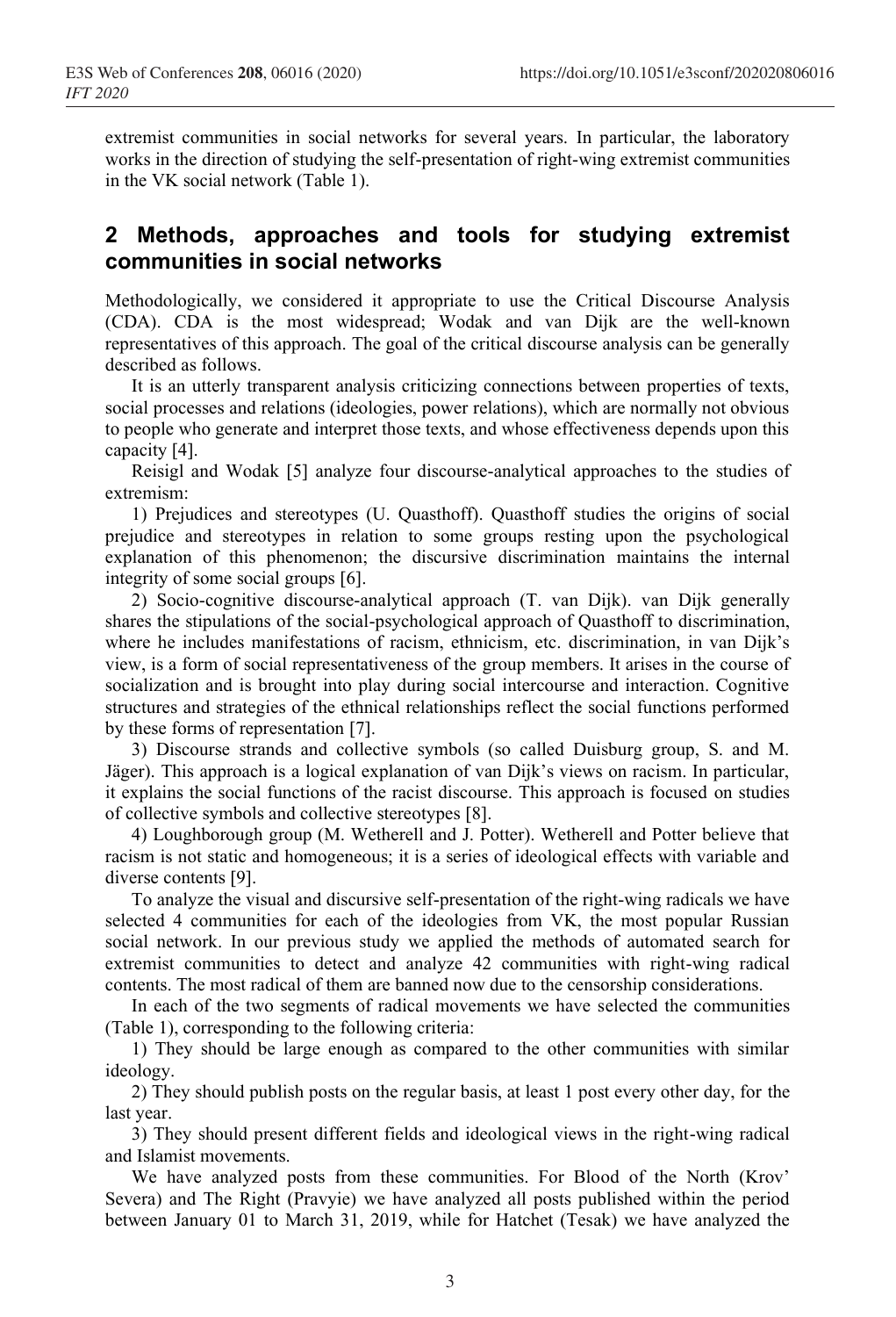posts published within the period between February 13 to March 31, 2019. For Praise Rus' (Slava Rusi) we have analyzed the posts published within the period between March 25 and 31. We have selected such time frames based on the frequency of publishing. For example, the community Praise Rus' (Slava Rusi) publishes 1-2 posts each hour; thus, due to such a huge amount of posts we have taken the publications for 1 week only. Later we have studied the posts and categorized them according to their topics.

We have systematized all posts into several thematic sections, which included publications with similar contents and meaning. We have also determined the emotional mode for each of these sections – negative, positive, neutral. We have categorized thematic sections with predominantly negative emotions in relation to some phenomena, events or personalities as negative. Normally this mode is associated with topics creating an image of external and internal enemies of the extremist communities, their ideological opponents and the social environment perceived as hostile (viciousness of the modern society). The positive mode includes the sections aiming at creation of their own community (instead of the idea to destroy the 'hostile' environment), containing the characteristic of an ideal personality or historical examples of a standard personality for this community, as well as the broader range of topics related to the positive assessment of some events and phenomena of the modern life. The neutral mode includes sections without any definite emotional appraisal (like humor, advertisements, photos of nature, animals, etc.).

All 4 communities are very different in their ideologies; however, there are some common topics present in all of them:

1) Giving up smoking, alcohol consumption, and other harmful habits. All communities we have analyzed express a clear appeal to give up addictions and to adopt healthy lifestyle, to do sports. This statement is presented in different forms and with different motives, but it is always there.

2) The main enemy of Russia is the modern Russian state, the so-called 'Putin's Russia'. It's a paradox, but the right-wing radicals tend to distance themselves from the modern political regime blaming it for all possible vices. Their rejection of the existing political regime is frequently combined with various alternative projects like the libertarian lack of the state, restoration of the Soviet project or of the Russian Empire, some abstract 'state of spirit', but the starting point is always the fact that the modern state (or the modern society, from the pagan point of view) is the reign of 'evil' and decay.

## **3 Conclusions**

As is seen from our analysis, the methods of discursive and visual representation of rightwing radicals are approximately identical.

Right-wing radicals are distinguished by the high degree of political engagement, and apply many visual representation methods.

For right-wing radicals, the main enemy is the modern Russian political regime, so in lots of posts the community members criticize this regime.

The common element in all cases we have analyzed is the structured 'conflict discourse'. Firstly, it is characterized by the clear definition of an enemy and demonstration of one's superiority over this enemy. This superiority is moral, intellectual and personal. This enemy is presented disparagingly, so that a supporter of a radical ideology understands malignity and impermissibility of any contacts with this enemy, or there is even clear prohibition of such contacts. Secondly, next to representation of the enemy we see a utopic picture of the 'correct society', of the way life should be. This representation can be secular and retrospective, with memories of the Russian Empire or the USSR, or it can be a representation of some early anarchist pre-state relations [10].